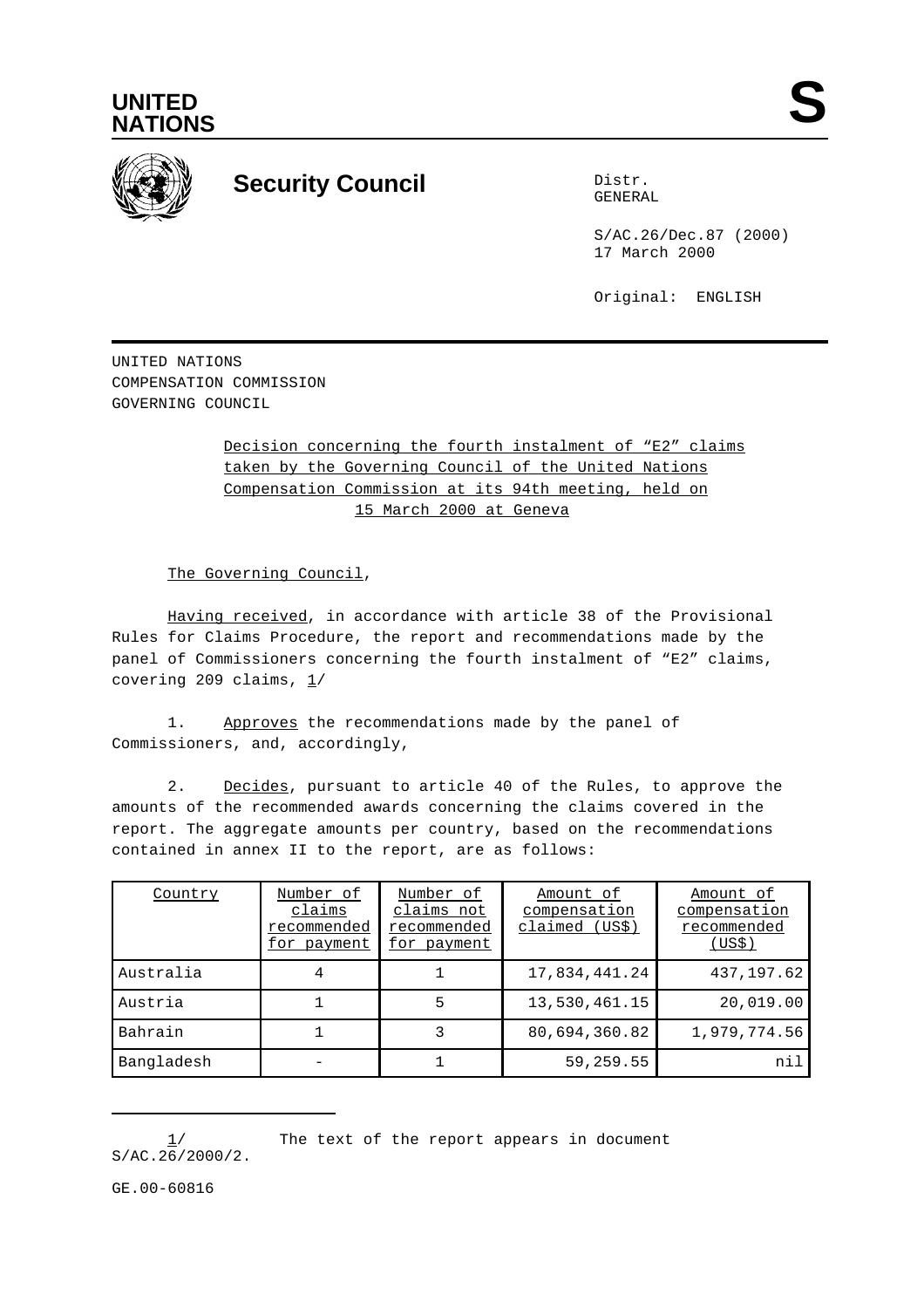| Country              | Number of<br>claims<br>recommended<br>for payment | Number of<br>claims not<br>recommended<br>for payment | Amount of<br>compensation<br>claimed (US\$) | Amount of<br>compensation<br>recommended<br>(US\$) |
|----------------------|---------------------------------------------------|-------------------------------------------------------|---------------------------------------------|----------------------------------------------------|
| Belgium              | $\qquad \qquad -$                                 | 3                                                     | 1,504,142.51                                | nil                                                |
| Brazil               |                                                   | 2                                                     | 1,139,405.08                                | nil                                                |
| Canada               | 2                                                 | 4                                                     | 1,748,609.44                                | 598,492.27                                         |
| China                | $\mathbf{1}$                                      | 5                                                     | 4, 234, 044.68                              | 44,076.84                                          |
| Croatia              |                                                   | $\overline{2}$                                        | 5,073,121.57                                | nil                                                |
| Cyprus               | $\overline{\phantom{a}}$                          | 5                                                     | 1,345,298.05                                | nil                                                |
| Czech Republic       | 1                                                 | 5                                                     | 12,612,961.14                               | 207,185.60                                         |
| Denmark              | $\sqrt{2}$                                        | $\mathbf{3}$                                          | 554, 164.51                                 | 27, 373. 23                                        |
| Egypt                |                                                   | $\overline{2}$                                        | 475,302.94                                  | nil                                                |
| France               |                                                   | 5                                                     | 1,056,664.92                                | nil                                                |
| Germany              | 4                                                 | $\sqrt{2}$                                            | 790,868.49                                  | 69,517.55                                          |
| Greece               | $\mathbf 1$                                       | 3                                                     | 12, 153, 094.68                             | 1, 265, 443. 25                                    |
| Hungary              | 2                                                 | $\overline{4}$                                        | 2,658,772.40                                | 407,530.30                                         |
| India                | $\,4$                                             | $\sqrt{2}$                                            | 171,873.46                                  | 54, 369.46                                         |
| Indonesia            |                                                   | $\mathbf 1$                                           | 2,137,290.00                                | nil                                                |
| Iran                 | 1                                                 | $\qquad \qquad -$                                     | 4,058,401.00                                | 1,251,923.50                                       |
| Ireland              |                                                   | 5                                                     | 6,704,729.52                                | nil                                                |
| Israel               | $\qquad \qquad -$                                 | 4                                                     | 14,397,480.72                               | nil                                                |
| Italy                | 2                                                 | 4                                                     | 6, 173, 844.09                              | 46,009.72                                          |
| Japan                | 4                                                 | $\overline{2}$                                        | 3, 273, 195. 77                             | 158, 372.98                                        |
| Lebanon              |                                                   | $\overline{2}$                                        | 1,865,776.30                                | nil                                                |
| Liechtenstein        | $\mathbf 1$                                       | 1                                                     | 6, 148, 224.89                              | 13,960.00                                          |
| Malaysia             | 1                                                 | $\qquad \qquad -$                                     | 11,524,057.84                               | 7,951,639.28                                       |
| Maldives             | $\mathbf{1}$                                      | $\qquad \qquad -$                                     | 6,387,342.68                                | 2,737,156.00                                       |
| Morocco              | $\qquad \qquad -$                                 | 3                                                     | 5,536,250.00                                | nil                                                |
| Netherlands          | 4                                                 | 1                                                     | 1,322,211.94                                | 277,672.24                                         |
| Pakistan             | 3                                                 | 3                                                     | 14,680,547.50                               | 49,031.43                                          |
| Poland               | -                                                 | 4                                                     | 12, 184, 188.80                             | nil                                                |
| Portugal             | 4                                                 | 1                                                     | 231,482.58                                  | 29,543.89                                          |
| Republic of<br>Korea | 2                                                 | $\,4$                                                 | 51,645,736.01                               | 264,762.00                                         |
| Romania              | $\overline{\phantom{0}}$                          | 5                                                     | 180, 218, 855. 31                           | nil                                                |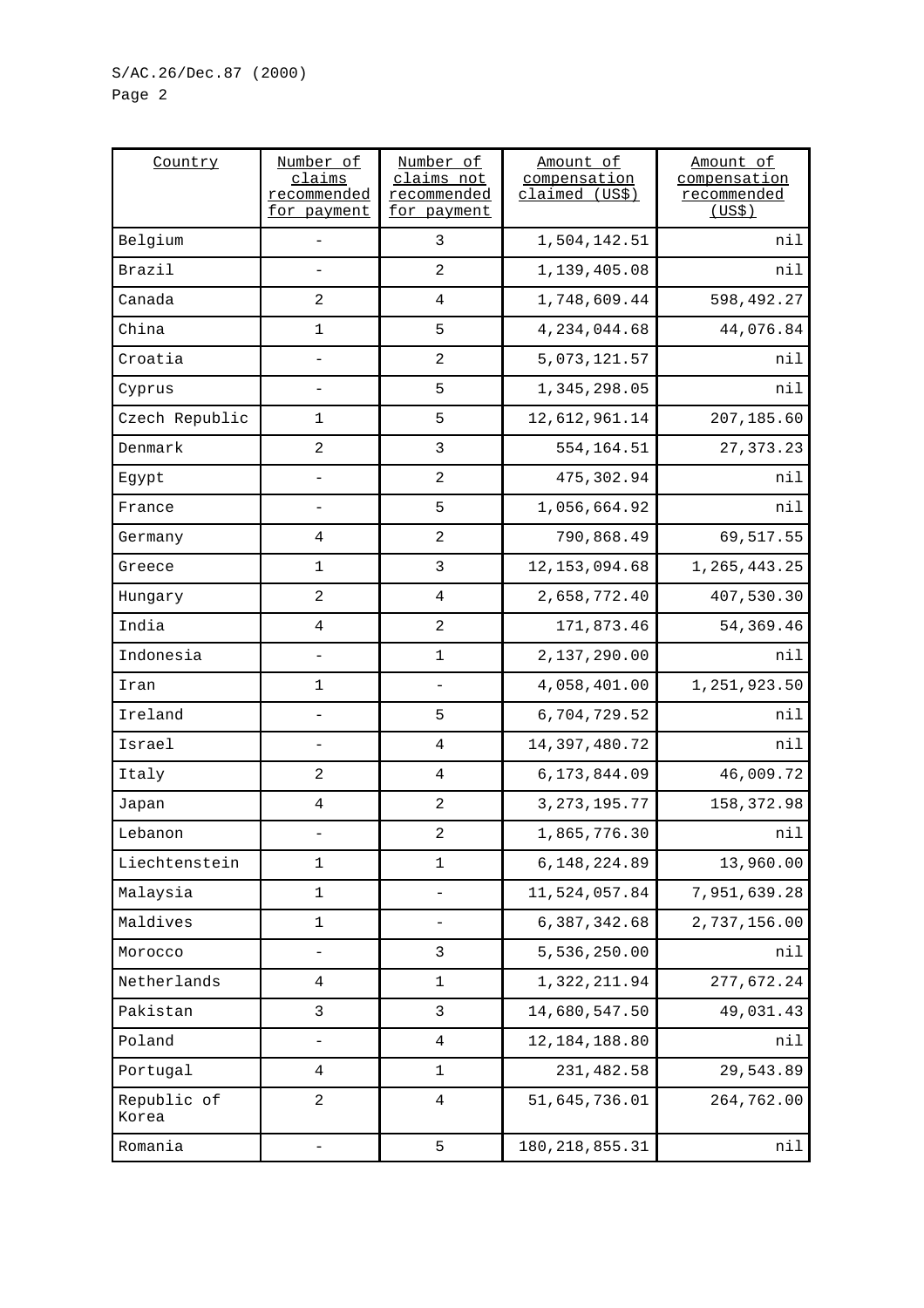| Country                                                                                   | Number of<br>claims<br>recommended<br>for payment | Number of<br>claims not<br>recommended<br>for payment | Amount of<br>compensation<br>claimed (US\$) | Amount of<br>compensation<br>recommended<br>(US\$) |
|-------------------------------------------------------------------------------------------|---------------------------------------------------|-------------------------------------------------------|---------------------------------------------|----------------------------------------------------|
| Russian<br>Federation                                                                     | $\mathbf{1}$                                      |                                                       | 52, 111, 239.61                             | 1,046,186.00                                       |
| Saudi Arabia                                                                              | $\qquad \qquad -$                                 | $\overline{4}$                                        | 23, 975, 052.82                             | nil                                                |
| Singapore                                                                                 | 4                                                 | 2                                                     | 500, 315.99                                 | 58, 221. 29                                        |
| Spain                                                                                     | 1                                                 | 5                                                     | 7,802,494.00                                | 54,815.16                                          |
| Sweden                                                                                    | $\mathbf{1}$                                      | 2                                                     | 9,179,494.19                                | 1,332,954.91                                       |
| Switzerland                                                                               | 4                                                 | 2                                                     | 3,778,816.62                                | 2,002,347.79                                       |
| The former<br>Yugoslav<br>Republic of<br>Macedonia                                        |                                                   | $\epsilon$                                            | 13,686,822.49                               | nil                                                |
| Tunisia                                                                                   | $\overline{\phantom{0}}$                          | $\mathbf{1}$                                          | 686,956.00                                  | nil                                                |
| Turkey                                                                                    | 3                                                 | $\mathbf{3}$                                          | 5, 127, 004.34                              | 2,187,609.01                                       |
| Uganda                                                                                    |                                                   | $\mathbf{1}$                                          | 2,650,215.94                                | nil                                                |
| United Arab<br>Emirates                                                                   | $\overline{a}$                                    | $\overline{4}$                                        | 1,753,426.04                                | 151,080.45                                         |
| United Kingdom                                                                            | $\overline{4}$                                    | $\overline{2}$                                        | 580, 234.81                                 | 162,745.97                                         |
| United States                                                                             | $\overline{2}$                                    | 4                                                     | 10, 374, 341.61                             | 1,398,873.88                                       |
| Uruguay                                                                                   |                                                   | $\mathbf 1$                                           | 50,110,325.00                               | nil                                                |
| Corporate<br>claim directly<br>submitted by<br>Josef Welser<br>OHG (claim no.<br>4002394) |                                                   | $\mathbf{1}$                                          | 2,228,809.78                                | nil                                                |
| Total                                                                                     | 68                                                | 135                                                   | 670, 672, 010.82                            | 26, 285, 885. 18                                   |

3. Reaffirms that when funds become available payments shall be made in accordance with decision 73 (S/AC.26/Dec.73 (1999)),

4. Recalls that when payments are made in accordance with decision 73 (S/AC.26/Dec.73 (1999)) and pursuant to the terms of decision 18 (S/AC.26/Dec.18 (1994)), Governments shall distribute amounts received to the designated claimants in respect of approved awards within six months of receiving payment, and shall, not later than three months after the expiration of this time limit, provide information on such distribution,

5. Notes that no recommendations have been made at this stage for six claims referred to in annex II to the report,